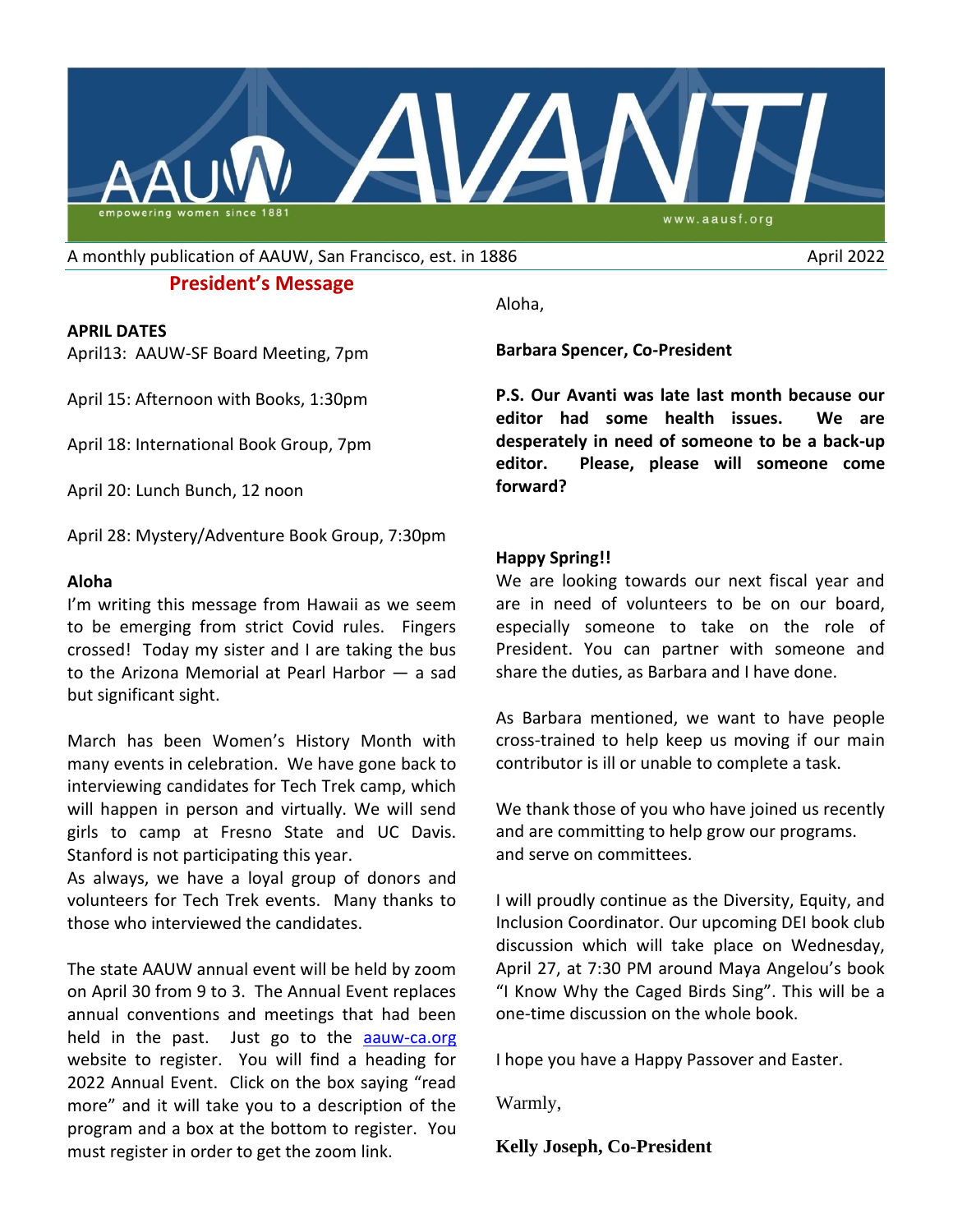## AVANTI [www.aauwsf.org](http://www.aauwsf.org/) April 2022

## **Board Meeting**

The next board meet in will be on **April 13,** at 7:00 pm. We will be meeting on Zoom. All members are welcome. Contact Barbara at

## **Afternoons With Books**

**When: Friday, April 15, at 1:30 pm Where:** Zoom **What: The Midnight Library, by Matt Haig Moderator:** Mary Suter Zoom coordinator: **Michelle Mammini**

### **International Book Group**

**When: Monday April 18, at 7:00 pm Where: Zoom Book/Author American Dirt, by Jeanine Cummins Zoom Coordinator: Barbara Spencer**

Please RSVP to Barbara at 415-221-6690

## **Mystery/Adventure**

**Date: April 28, at 7:30 PM. Book & Author: The Secret Keeper, by Alka Joshi Reviewer:** Barbara Cohrssen and Beth WAells **To receive Zoom link RSVP:** Elaine Butler 415-305-2220 or

## **Lunch Bunch**

**Where**: Absinthe (French Brasserie) **Date**: **Wednesday, April 20, 12 Noon** Address:398 Hayes St. (near Gough St) Phone: 415 551-1590

## **Tech Trek**

Tech Trek interviews

Many members of the Tech Trek Committee met at the Offices of the Junior League to interview the prospective 2022 Campers. We have 15 slots for campers. There are 5 places at CSU Fresno, 5 positions at UC Davis and 5 spots at Virtual Camp. The 15 girls were chosen by several members of the interview Committee. Next month we will tell you more about our campers.

Next for Tech Trek, **Send off** party in May. We need some party planners.

Elaine Butler, Tech Trek Coordinator

## **Silver Jubilee**

SF-AAUW Silver Jubilee Scholarship Fund will offer scholarships of \$3000 (three thousand dollars) to help women in their final two years of undergraduate school or graduate program at an accredited college or university for the 2022-2023 fall and spring semesters. Scholarship candidates must have a San Francisco address and/or attend a school within one hundred miles of San Francisco. There are no restrictions on the use of the funds. The Silver Jubilee Scholarship application is due by April 15, 2022. The application may be found at the branch website, which is [www.aauwsf.org](file:///C:/Users/Corrine/Documents/Avanti/www.aauwsf.org)

## **TTAG: Tech Trek Alumnae Group April 2022 by Rosaura Valle**

April 2022 will be full of TTAG related activities and events.

The TTAG calendar will start on **Sunday April 3rd**  with "**How to Land your Ideal Internship**" - a two hour online workshop on how to search for, apply and stand out in high school internship applications. While summer internships are a must for 11th graders, it is good to get an early start to experience the job market and get involved in activities that may profoundly impact student's choices and interests for college and beyond. Not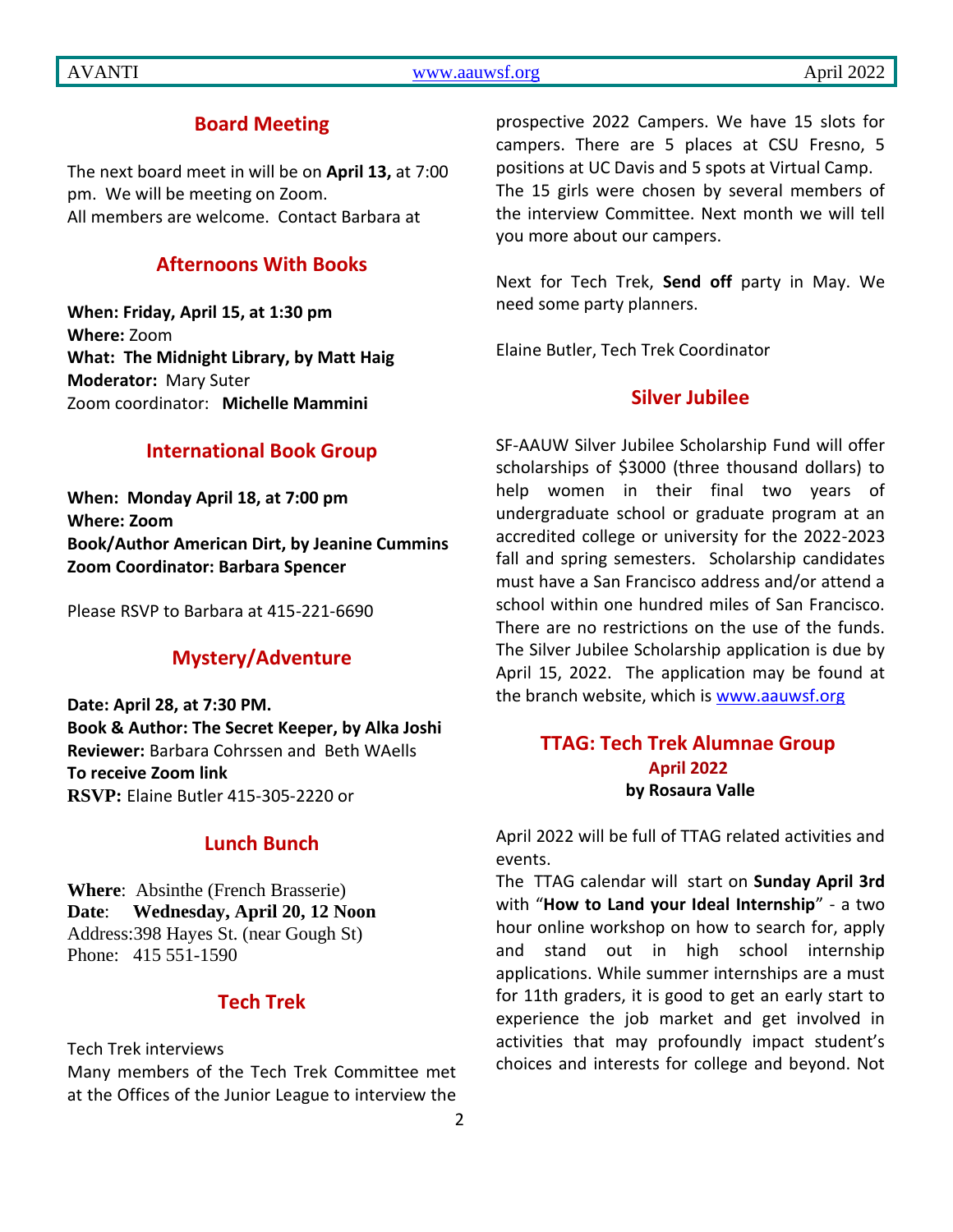to mention, learning to write a resume and a cover letter is building fundamental skills for a life time!

Renewing our partnership with the Bay Area Science Festival (BASF), we will host on **April 23rd**  an online **"STEM Careers & Society"** panel. A STEM extravaganza, BASF is back this time in Spring! Hundreds of online and in-person STEM-related events and hands-on activities organized by schools, universities, biotech companies, government labs, nonprofit and community-based organizations will take place between April 21 and April 30 throughout the Bay Area [\(bayareasciencefestival.org\)](http://bayareasciencefestival.org/).

The **"STEM Careers & Society"** online panel will highlight the interdisciplinary of STEM careers and ultimately illustrate how science and society are profoundly interconnected in our world today. Now more than ever issues such as climate change and the covid pandemic, to name a few, have demonstrated that scientific data must inform public policy, that proper government funding is needed to fuel innovation and the advancement of science, and that science data must be reported to the public in accessible yet accurate terms.

From tech entrepreneurship to intellectual property, from science outreach to public policy, we invite you to join a panel (see registration link below) that will explore how a STEM background can be applied to multiple professional fields, such as business, law, communication and public policy. Please note that one of the panelist, Ryanne Ramadan, is a 2019 AAUW Fund recipient. We will hear from four women from diverse backgrounds and in different STEM career paths, and then weave the audience's questions into a broader conversation about science and society.

On **April 24** we will attend the **BASF Exhibit** at Oracle Park where we will meet the public and advertise the Tech Trek program which is back in person this year. Tech Trek Alumnae will take shifts to answer questions and share their experience with middle school students. In addition, four graduate students from a UCSF neuroscience lab will showcase "cool stuff" at our booth. Last but not least, to ensure we engage the public with a variety of activities, we have partnered with [SaveNature.org,](http://savenature.org/) an organization whose mission is to save natural habitats on the planet, to demonstrate their Insect Discovery Lab. Children and middle school kids will be delighted to hold extraordinary live animals under supervision, and to be guided through fun and colorful insectrelated activities by Mary Suter, long-time member of our branch and CalAcademy docent volunteer for many years.

We will end the month of April by hosting a breakout room about "**Start Your Own Branch TTAG**" at the **AAUW-CA Annual Meeting on April 30** in partnership with the South Bay TTAG, formed by Tech Trek Alumnae from three AAUW-CA Branches Torrance, Palos Verdes and Beach Cities from the greater Los Angeles area. We will interview Advisors and Alumnae of the South Bay TTAG while taking questions from Annual Meeting attendees visiting the breakout room.

**REGISTER for How to Land your Ideal Internship:** [https://us02web.zoom.us/meeting/register/tZEsd-](https://us02web.zoom.us/meeting/register/tZEsd-GrrjkiH9LEWe_Si93IY5dXpOFpFLOx)[GrrjkiH9LEWe\\_Si93IY5dXpOFpFLOx](https://us02web.zoom.us/meeting/register/tZEsd-GrrjkiH9LEWe_Si93IY5dXpOFpFLOx) After registering, you will receive a confirmation email containing information about joining the meeting.

**REGISTER for STEM Careers & Society at:** [https://us02web.zoom.us/meeting/register/tZ](https://us02web.zoom.us/meeting/register/tZwpfu2hqzsjGdTujbrBdiBxF57AVP0UAwBA) [wpfu2hqzsjGdTujbrBdiBxF57AVP0UAwBA](https://us02web.zoom.us/meeting/register/tZwpfu2hqzsjGdTujbrBdiBxF57AVP0UAwBA) After registering, you will receive a confirmation email containing information about joining the meeting.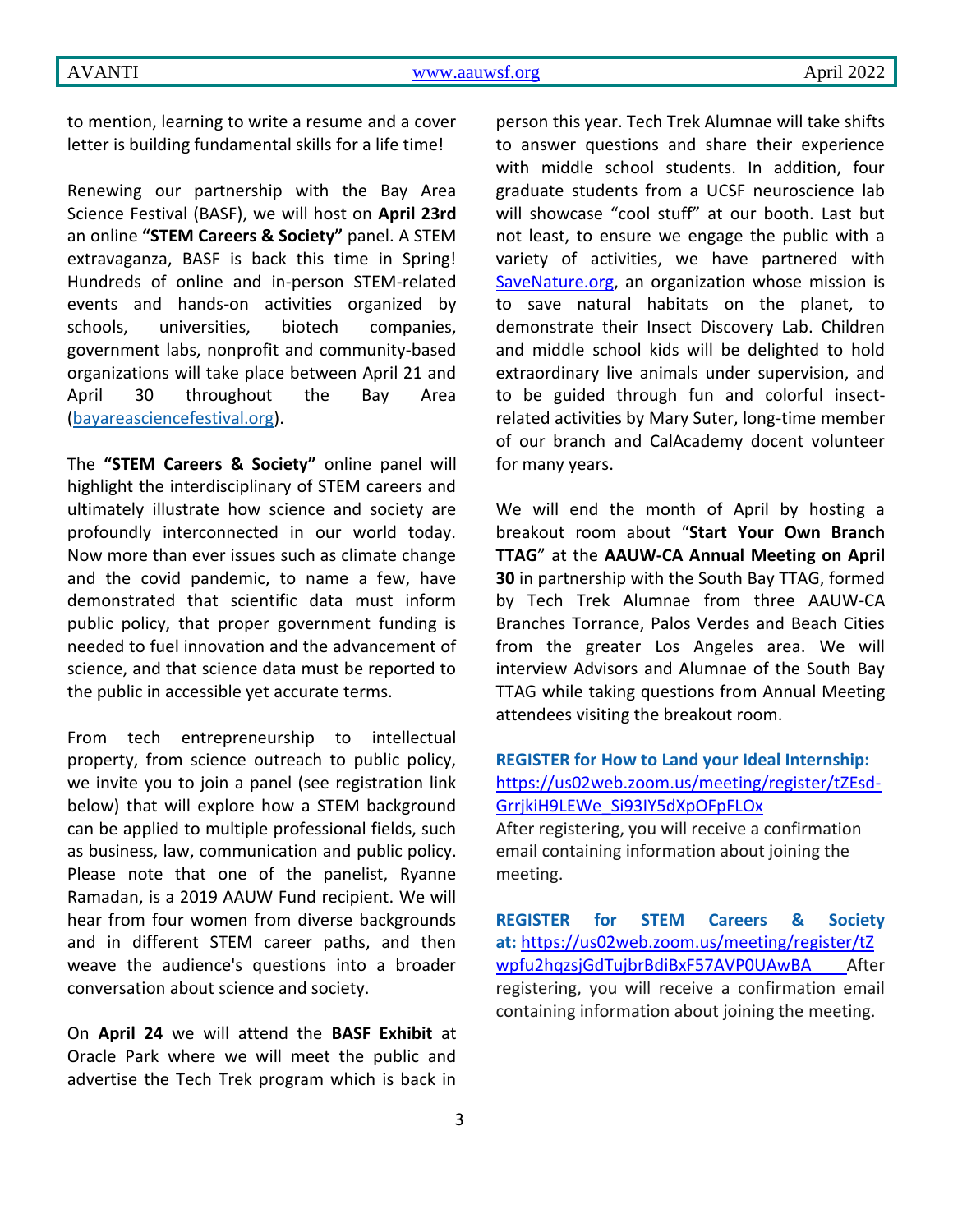### **Pat Camarena**



## **DESPITE THE RISKS**

 Mary S.(Kelsey) Peake was a free black young woman who was born in Virginia prior to the American Civil War. When she was six, she was sent to live with her aunt in Alexandria which was then part of the District of Columbia. There she was able to attend school for about ten years. After her family bought a house in Hampton, Virginia in 1839, Mary joined them. Previously, the US Congress had closed Virginia schools to all free black students. Several other southern states had enacted similar laws. Despite the risk and in violation of the law, Mary began to secretly teach both slave and free black children to read and write. She strongly believed that education for all was important as a springboard towards a better life. Despite the personal risk, Mary was convinced that knowledge should be available for all seekers.

A few years after the Civil War began, Mary was among a number of black women who were officially sanctioned by the Union Army to continue their humanitarian work Although she had married a freed slave who worked in the merchant marine and had a daughter, she

continued to teach. and support herself as a dressmaker.

A nearby fort, Fort Monroe, had been seized by the Union. The fort had become a place of refuge for escaped slaves seeking asylum. Mary taught outdoors nearby under a large oak tree. Camps for the escaped slaves gradually formed. The escaped slaves who lived there were called "contraband" to prevent them from legally being seized and returned to their masters, The American Missionary Association paid Mary a small salary to support her efforts. As their first black teacher, the AMA provided Mary with Brown Cottage for her to use as an indoor classroom. This building has long been considered to be the first building of Hampton Institute later to be called Hampton University. It was there under that oak tree in 1863, that Mary read aloud the Emancipation Proclamation for the first time to the refugee group gathered there. These Virginians were the first Southerners to hear the reading of the historic document.

The tree, now well over three hundred years old, is still standing just outside Hampton University. The Department of the Interior has designated the tree as a National Historic Landmark. The National Geographic Society has honored the historic Emancipation Oak as one of the 10 Great Trees of the World.

[www.lva.virginia.gov](http://www.lva.virginia.gov/) [www.virginiaforlearners.gov](http://www.virginiaforlearners.gov/) [www.hampton.edu](http://www.hampton.edu/)

(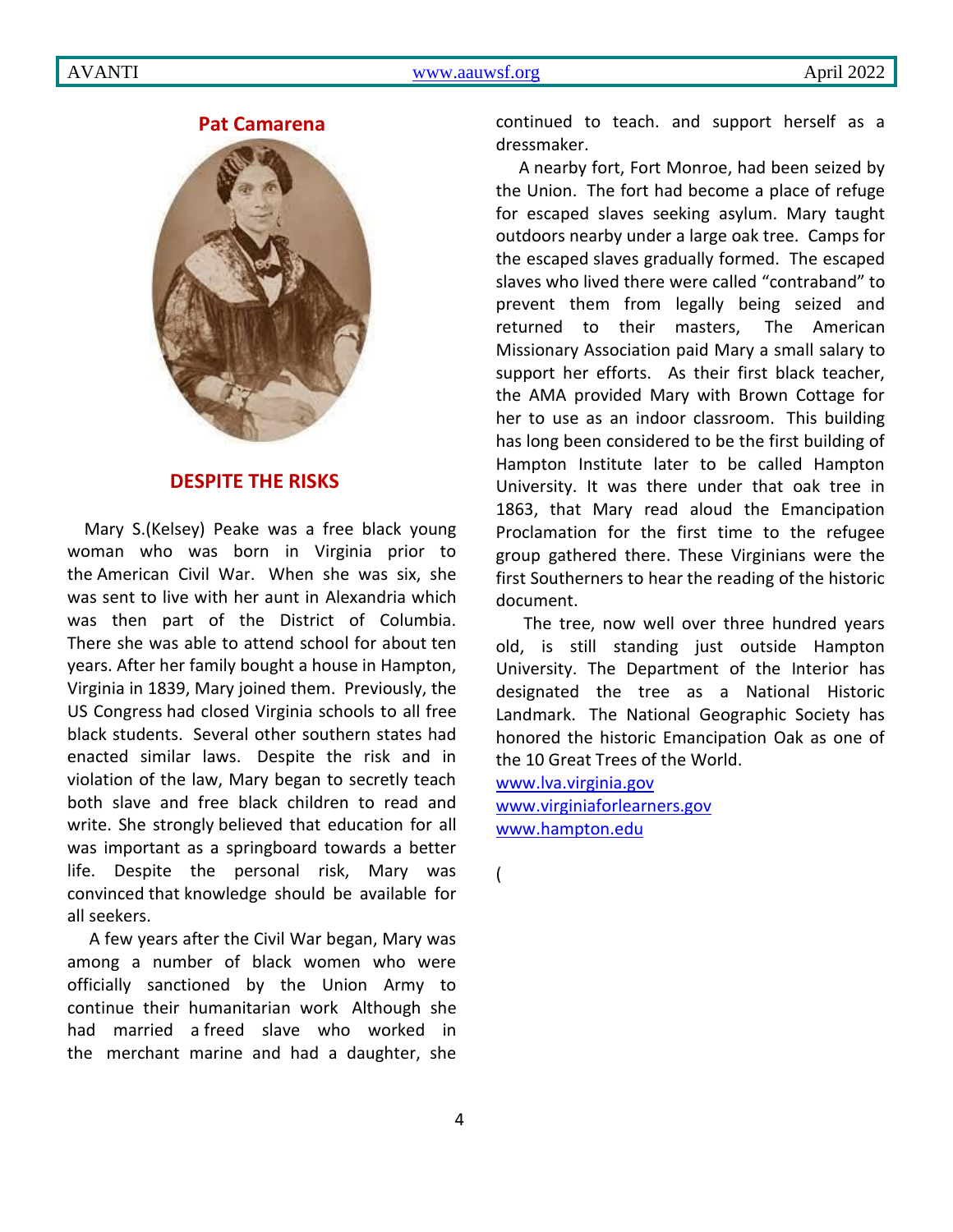AVANTI WWW.aauwsf.org April 2022

### **AAUWSF Board** Contact us: **[aauwsfbranch@gmail.com](file:///C:/Users/Corrine/Documents/Avanti/aauwsfbranch@gmail.com) Co-Presidents Barbara Spencer Kelly Joseph Treasurer Corrine Sacks Secretary Rosaura Valle Membership VP Mary Renner Website Roli Wendorf Public Policy Avanti Editor Corrine Sacks**

**Silver Jubilee Fund Chair Mary Suter**

**Voter Information Sheila Bost**

**Tech Trek Elaine Butler**

**Tech Trek Alumnae Group Rosaura Valle**

**Diversity, Equity and Inclusion Coordinator (DEI) Kelly Joseph**

# **April 2022**

| Sun | Mon                              | Tue | Wed                       | Thu                      | Fri                            | Sat            |
|-----|----------------------------------|-----|---------------------------|--------------------------|--------------------------------|----------------|
|     |                                  |     |                           |                          | $\mathbf{1}$                   | $\overline{2}$ |
| 3   | $\overline{4}$                   | 5   | 6                         | $\overline{7}$           | 8                              | 9              |
| 10  | 11                               | 12  | 13 Board<br>Meeting 7PM   | 14                       | 15 Afternoon/<br>Books 1:30 PM | 16             |
| 17  | 18 International<br>Books 7:30PM | 19  | 20 Lunch Bunch<br>12 Noon | 21                       | 22                             | 23             |
| 24  | 25                               | 26  | 27                        | 28 Mystery/Adv<br>7:30PM | 29                             | 30             |
|     |                                  |     |                           |                          |                                |                |

*It's more important to know where you are going than toi get there quickly. Do not mistake activity for achievement.*

# **Mabel Newcomer**